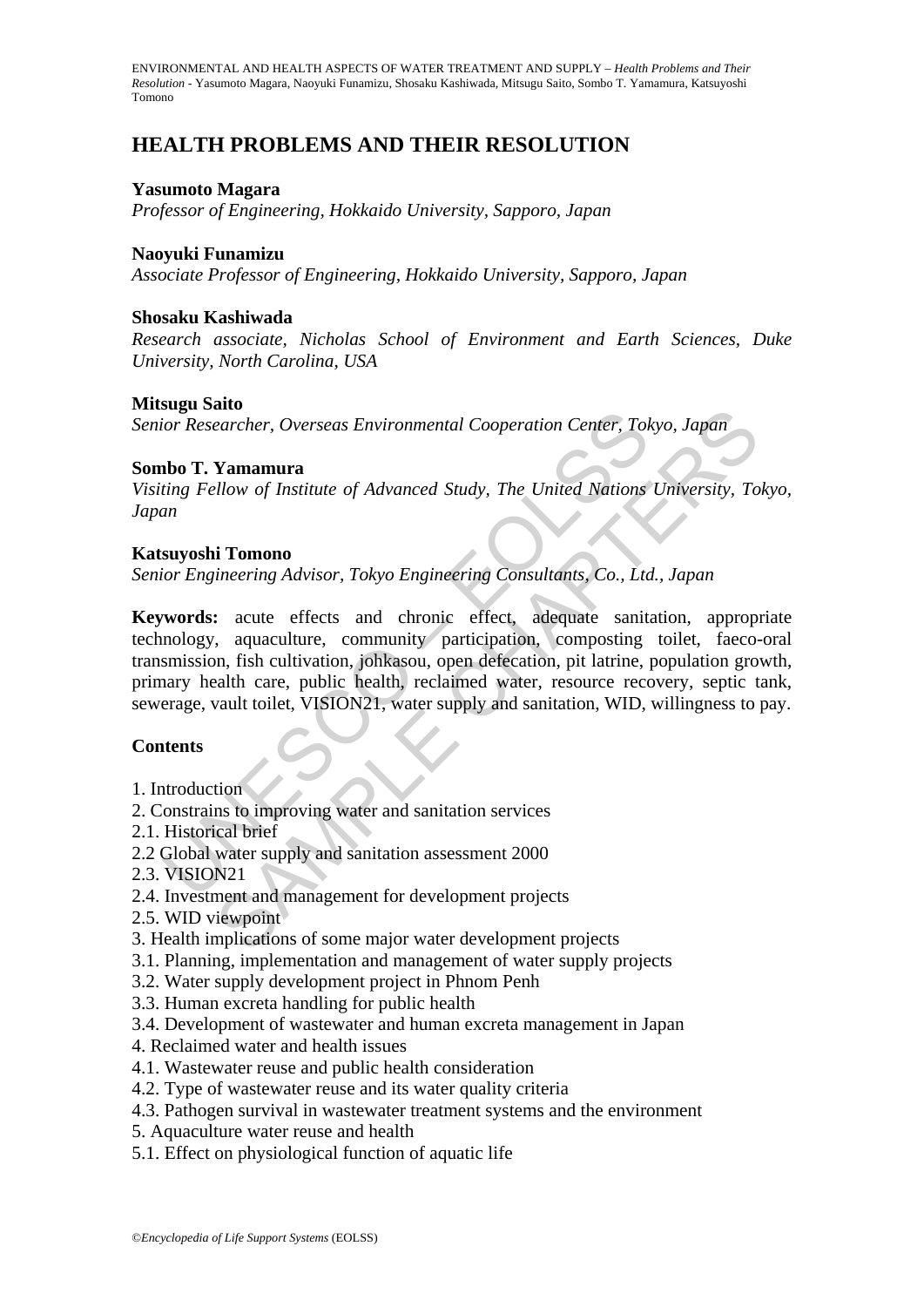5.2. Water quality for aquatic life Glossary Bibliography Biographical Sketches

#### **Summary**

Water is a truly essential commodity, not only for domestic life but also for public activities. At the same time, wastewater must be discarded from the use point as soon as it completes its purpose. If one considers the water cycle around human or social activities, it becomes obvious that water usage means the use of its properties, such as the solubility, the thermal capacity, or the hydraulic head (potential energy), and that change in properties results in the production of wastewater. Water and wastewater are, therefore, closely related to human life or productive activities.

Effore, closely related to human life or productive activities.<br>O estimates that 2.4 billion people worldwide still do not halm and of sanitation while 1.1 billion people do not have an improve those who are threatened by closely related to human life or productive activities.<br>
mates that 2.4 billion people worldwide still do not have any accept<br>
mates that 2.4 billion people do not have an improved water supply<br>
who are threatened by such WHO estimates that 2.4 billion people worldwide still do not have any acceptable means of sanitation while 1.1 billion people do not have an improved water supply. To help those who are threatened by such health risks, United Nations (UN) and other organizations have launched several programs and action plans to protect and promote the health for the world population.

Due to the increase of water consumption, wastewater reuse is frequently practiced in many 'water-stressed' countries. Health protection from the use of reclaimed water is one of the most critical objectives in any water reuse project. The potential health risks associated with wastewater reclamation and reuse are related to the extent of direct exposure to the reclaimed water.

Fish cultivation, including artificial hatching, needs a great amount of water. Water reuse is, therefore, a necessary measure for economic benefits and conservation of limited water resources. It is essential, however, to pay attention to water quality, not just to prevent adverse effects on fish but also to protect the health of the public who use cultivated fish as a protein source.

## **1. Introduction**

Water is an essential commodity, not only for domestic life but also for public activities. At the same time, wastewater must be discarded from the use point as soon as it fulfils its purpose. If one analyzes the mass balance of water around human beings, or social activities, it becomes obvious that water usage means the use of its properties, such as solubility, thermal capacity, or density, and that a property change results the production of wastewater. Water and wastewater are, therefore, closely related to human life and productive activities. Water itself supports social and economic activities, and it also has a key role in maintaining ecosystems. Polluting water or altering its properties reduces its value, and this may endanger human health by transmitting pollutants and/or pathogens.

Waterborne diseases such as dysentery infect billions of people annually, and the annual mortality is as high as five to ten million people. Inappropriate handling of excreta, or insufficient water to keep oneself clean, may pose enormous risk of ascariasis and other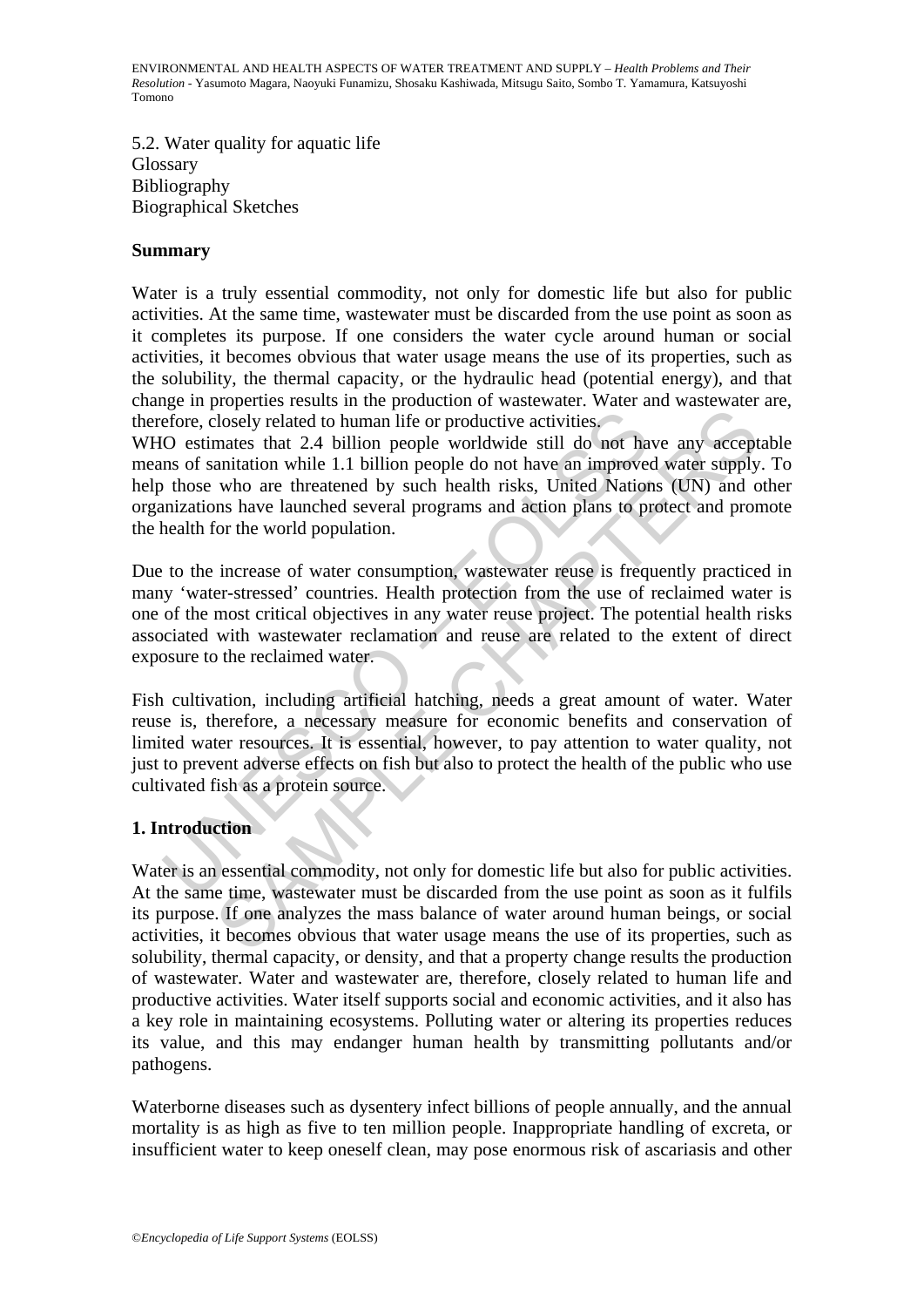helminthic diseases, or leprosy. Poor management of the water environment can result in shistosomiasis or malaria. The World Health Organization (WHO) states that 70% of disease episodes in developing countries are closely related to polluted water and/or inappropriate excreta treatment. It also remarks that six million children die of gastrointestinal diseases annually and 500 million people suffer trachoma from lack of clean water for face-washing.

Gastro-intestinal diseases also have a big effect on infant mortality, i.e. inappropriate sanitation increases the infant mortality rate. High infant mortality rate not only means the death of babies but also creates an implicit hazard that undermines mothers' health. Especially in developing countries, partly due to the economic difficulty of purchasing fossil fuel to drive machines, a minimum level of manpower is necessary to execute social activities. This requires sufficient family members to run family life, with the result that. mothers bear so many children that they sacrifice their health, and reduce their productive capacity during pregnancies.

It that. mothers bear so many children that they sacrifice their<br>r productive capacity during pregnancies.<br>er-based sanitation facilities, or simply sanitation, as we kn<br>eloped in the middle of the nineteenth century. Befo mothers bear so many children that they sacrifice their health, and rective capacity during pregnancies.<br>
Ed sanitation facilities, or simply sanitation, as we know it today, in the middle of the nineteenth century. Before Water-based sanitation facilities, or simply sanitation, as we know it today, was developed in the middle of the nineteenth century. Before this, sanitation practice differed between regions or hierarchies, and archaeological remains date back several thousand years. It is probable, however, that the majority of the people then defecated on streets, in fields, and/or along rivers. Until the end of the Middle Ages, there was no significant development in sanitation facilities. Open defecation and bedpan defecation were still commonplace for ordinary people, and, consequently, epidemic diseases prevailed periodically over many cities in accordance with population growth.

The nineteenth century was a turning era in terms of sanitary systems. The first water closets were connected to water and wastewater lines in 1850s in London. Being behind the development of the sanitation apparatus for several decades, wastewater treatment technologies were developed—primarily physical and chemical treatment, then later, biological treatment.

Safe water supply and appropriate sanitation are essential components for healthy and prosperous life, but, at the same time, harnessing safe water and discarding wastewater must be carefully considered. Where no water is available in the proximity of a household, the family must consume much time and energy collecting and transporting water. This work trades off other productive activities. Some research has shown that a water supply line can create more time to be spent in the field, and in family, social and educational activities. If no measures are taken to treat human excreta in an appropriate fashion, this waste can degrade the traditionally used water resource; it will then require additional cost to treat the contaminated water or to secure uncontaminated water.

## **2. Constrains to improving water and sanitation services**

## **2.1. Historical brief**

WHO estimates that 2.4 billion people worldwide still do not have any acceptable means of sanitation, while 1.1 billion people do not have an improved water supply. For those who are threatened by the health risks, United Nations (UN) and other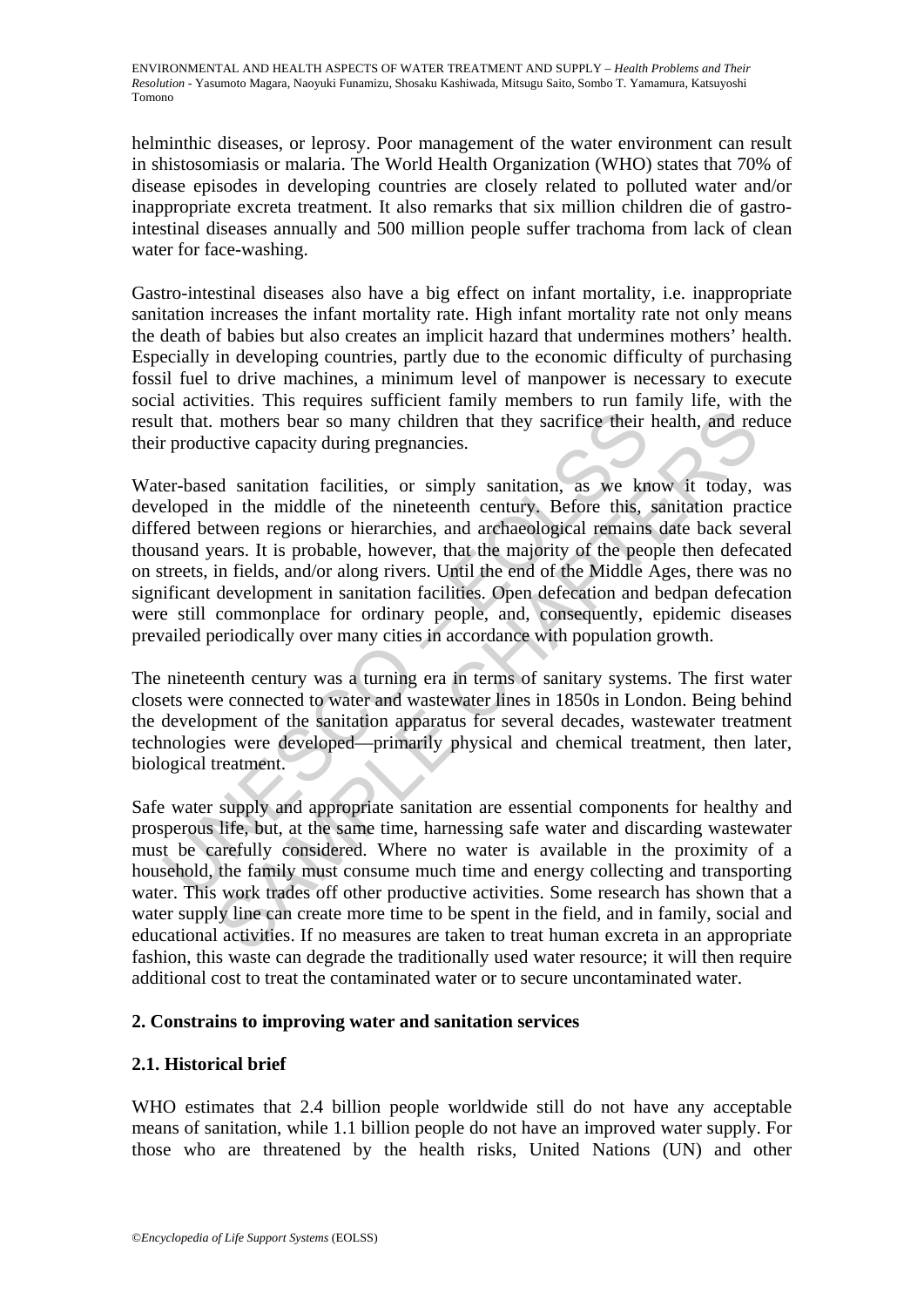organizations have launched several programs and action plans which protect and promote the health for the world population. One of the major turning points came in 1976, at the UN Conference on Human Settlements (Habitat) in Vancouver. The Conference impressed on the many governmental delegations that the improvement of water supply and sanitation services in poor countries was the emerging priority task for all people. Habitat then recommended realistic targets and programs to provide water and sanitation for unserved urban and rural people.

Two years later, the International Conference on Primary Health Care was held in Alma-Ata, USSR. This called for urgent and effective action to develop and implement primary health care throughout the world. The Declaration of Alma-Ata adopted during the Conference aimed at attainment of an acceptable level of health for all the people of the world by the year 2000, and included adequate supply of safe water and basic sanitation as essential element, as well as nutrition, immunization, etc.

The 1980s, the International Drinking Water Supply and Sanitation Decade (IDWSSD), saw big strides made in finding affordable technologies and participatory approaches to help serve those without access to improved water and sanitation services. But that Decade also demonstrated conclusively that "business as usual" would never bring improvements quickly enough to cope with the backlog and provide access to growing populations.

In 1990, the Water Supply and Sanitation Collaboration Council (WSSCC) was established in order to maintain the momentum of the IDWSSD. The mission of the WSSCC is to accelerate the achievement of sustainable water, sanitation and waste management services for all people, with special attention to the unserved poor. WSSCC covers technical, regional, tactical, networking and other activities, providing a bridge between professional associations and international NGOs.

tation as essential element, as well as nutrition, immunization, etc<br>
1980s, the International Drinking Water Supply and Sanitation L<br>
big strides made in finding affordable technologies and participa<br>
big strides made in is essential element, as well as nutrition, immunization, etc.<br>
the International Drinking Water Supply and Sanitation Decade (IDWS:<br>
dides made in finding affordable technologies and participatory approache<br>
those without VISION21 was launched by the WSSCC at the Second World Water Forum and Ministerial Conference in the Hague in March 2000. VISION21 is based on the "Water for People" initiative and aims at halving the number of people without access to hygienic sanitation facilities and adequate quantities of affordable and safe water. This will mean delivering improved water services to almost 280 000 people every day for the next 15 years, and improved sanitation facilities for around 384 000 per day. The ultimate goal to achieve universal access to hygiene, sanitation and water services is set at 2025.

Simultaneously, VISION21 emphasizes the importance of developing the options in concordance with regional needs and resources. This indicates the use of appropriate technology—the technology applicable and affordable for countries in every development stage.

The World Summit on Sustainable Development held in Johannesburg in 2002 included in its Plan for Implementation the target of halving the unserved people by 2015. Today, world people should have a will to support eradication of poor health and improvement of living conditions.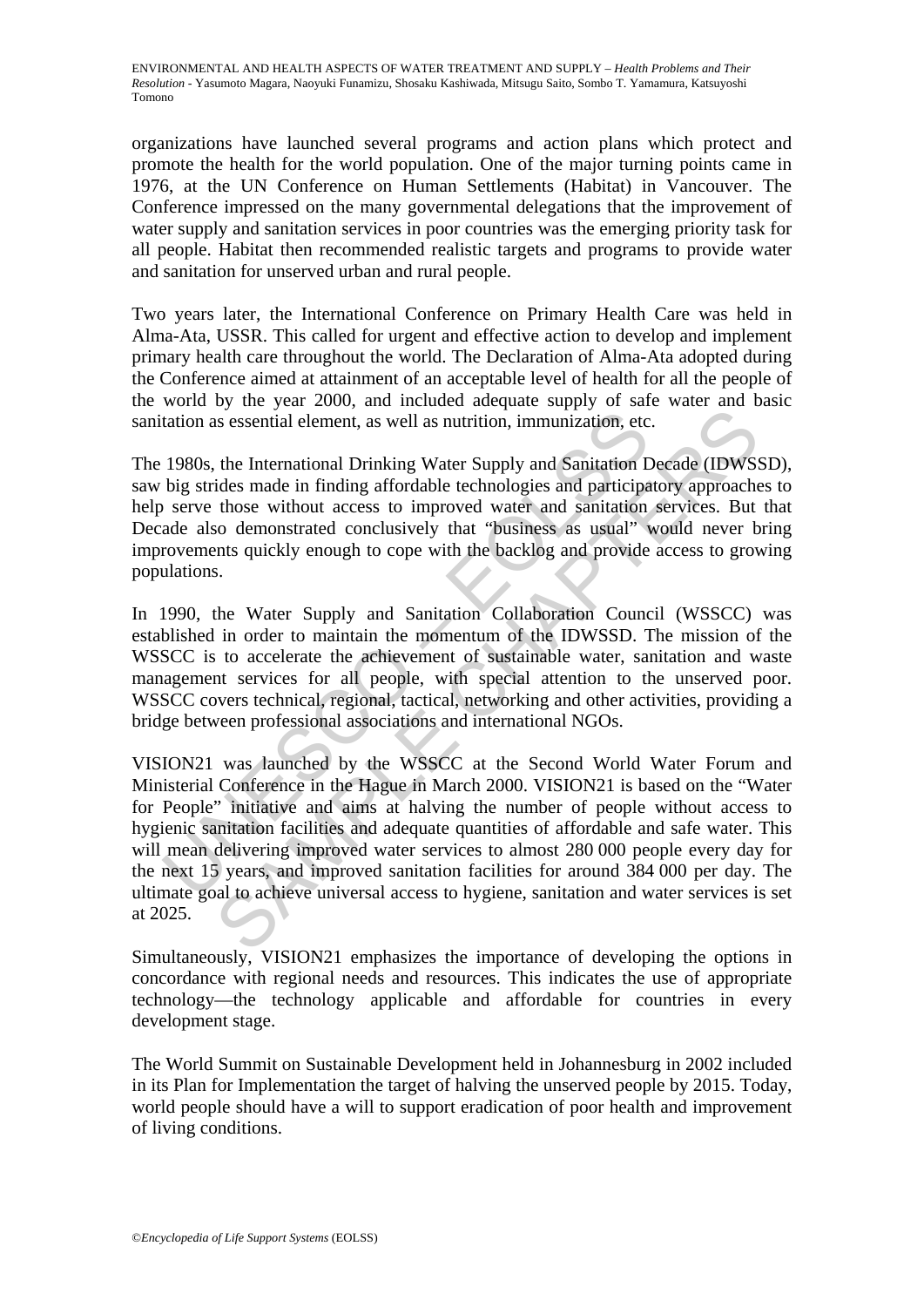## **2.2 Global water supply and sanitation assessment 2000**

The Global Water Supply and Sanitation Assessment 2000 presented the findings of the fourth assessment by the WHO and UNICEF Joint Monitoring Programme. Previous reports were produced in 1991, 1993 and 1996. The *assessment* has found that:

• Around a quarter of the 4.8 billion people in developing countries are without access to improved sources of water, while half of them are without access to improved sanitation services.

• Of the 4.9 billion people worldwide who have access to water supply services, around three billion have the convenience of access through house connections or yard taps.

There are four billion cases of diarrhoea in the world every year, with 2.2 million deaths, mostly among children under five. Safe water, adequate sanitation and hygiene can reduce diarrhoeal disease by between one-quarter and one-third of these cases.

• Rural services still lag far behind urban ones, but delivering affordable services to the rapidly growing numbers of urban poor remains a formidable challenge.

There are huge inequities in the amounts invested in improving services to the better-off sections of urban society compared with investments in providing basic services for the unserved poor

The *Assessment* makes clear that many people are being deprived of this right. It has further found that:

The tariff charged by the water agencies in developing countries is not sufficient to cope with the costs of producing and distributing water. In Africa, Asia, and Latin America and the Caribbean the ratio between the unit average tariff and the unit production cost is respectively 0.8, 0.7 and 0.9.

In Africa, 30% of the rural water supplies are not functioning at any one time. In Asia, and Latin America and the Caribbean, the numbers are, respectively, 17% and 4%.

From dealing the control of the track and the control of the mean and the deal.<br>
Bene can reduce diarrhoeal disease by between one-quarter and<br>
S.<br>
Rural services still lag far behind urban ones, but delivering<br>
readily gr alism, insolvy annoy communicant invierative. Salt water, acceleate sammation<br>in reduce diarrhoeal disease by between one-quarter and one-third of the<br>al services still lag far behind urban ones, but delivering affordable In the developing regions of the world, treatment of wastewater is applied in only a small number of systems. Only about 35% of the wastewater is treated in Asia, while the figure is 14% in Latin America. Only a negligible percentage of treatment has been reported in Africa. Even in industrialized countries, sewage is not universally treated.

In large cities of developing countries, the percentage of unaccounted-for water is very high, around 40%. Most of this water is simply lost before reaching the potential user. The consequences are particularly serious to the poor living in marginal areas where the water will be wasted before reaching them.

• Not all the water distributed in large cities is safe. A number of cities reported that most samples violated water quality standards.

The constraints identified by the *Assessment 2000* included:

- Financial difficulties
- Institutional problems
- Inadequate human resources
- Lack of sector coordination
- Lack of political commitment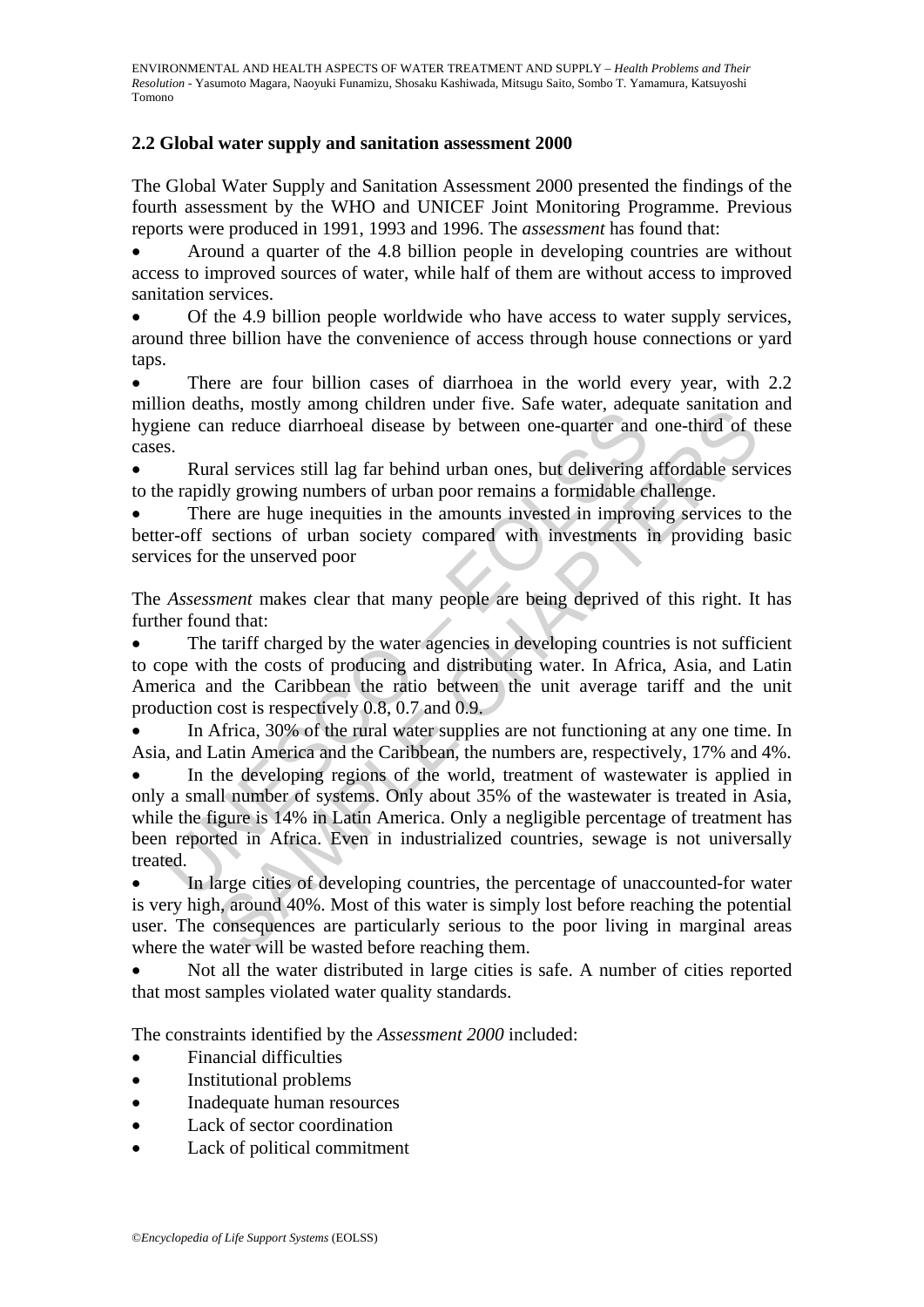- Insufficient community involvement
- Inadequate operation and maintenance
- Lack of hygiene education
- Poor water quality
- Insufficient information and communication.

uentaminated to be unterstood, to december when enterned relates<br>ugh political, financial or technical means, or simply by improple<br>may want sanitation very badly, yet be powerless to expine<br>necial or political terms. Some d need to be understood, to determine whener can<br>algo as the or to the difference of the control of the control of the<br>difical, financial or technical means, or simply by improving informaty<br>y want sanitation very badly, y In addition, there are many barriers to expanding access to improved sanitation services, including (1) lack of political will, (2) low prestige and recognition, (3) poor policy at all levels, (4) weak institutional framework, (5) inadequate and poorly used resources, (6) inappropriate approaches, (7) failure to recognize defects of current excreta management systems, (8) neglect of consumer preferences, (9) ineffective promotion and low public awareness, and (10) women and children last. The reasons for apparent low demand need to be understood, to determine whether changes can be brought about through political, financial or technical means, or simply by improving information. People may want sanitation very badly, yet be powerless to express that desire in financial or political terms. Some may want safe excreta management facilities, but not at the prevailing price. Others may not want the available "improvements" at any price. Cultural beliefs have a strong impact on sanitation, and even on the possibility of talking about sanitation. In many cultures, the handling of excreta is considered a taboo and viewed as disgusting or a dangerous nuisance, not to be discussed. No one wants to be associated with excreta. Those who reduce its offensive characteristics for others may be stigmatized by association. Problems cannot be solved if people do not want to talk about them and be associated with their solution. In many contexts, taboos including modern technological ones—block the safe recovery of valuable agricultural resources from human wastes. To counter the excreta taboo, education promoting sanitation and hygiene should link the value of excreta (feces and urine) to fertility and health protection.

Three principles are fundamental to the creation of socially, economically and ecologically sustainable sanitation systems:

- I. *Equity*. All segments of society have access to safe, appropriate sanitation systems adapted to their needs and means,
- II. *Health promotion and protection from disease.* Sanitation systems should prevent users and other people from contracting excreta-related diseases and should interrupt the cycle of disease transmission,
- III. *Protection of the environment.* Sanitation systems should neither pollute ecosystems nor deplete scare resources.

There are four major challenges facing the water supply and sanitation sector in the years to come:

• Keeping pace with a net population growth of more than a billion people over the next 15 years.

- Closing the coverage and service gap, with emphasis on sanitation which lags considerably behind water supply.
- Ensuring sustainability of existing and new services.
- Improving the quality of services.

## **2.3. VISION21**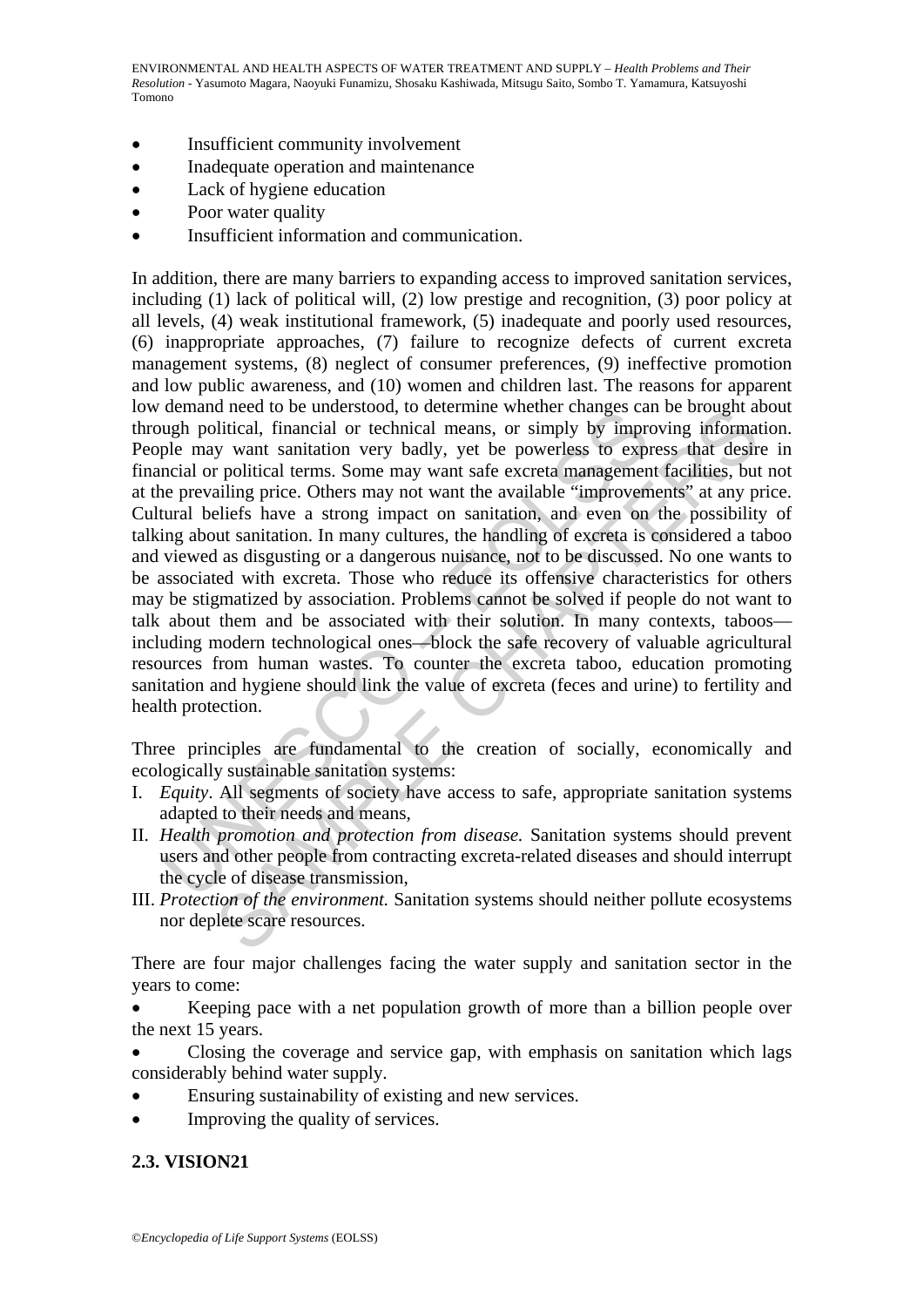The VISION 21 "Water for People" initiative, launched in March 2000, aims to:

- By 2015, reduce by half the number of people without access to hygienic sanitation facilities and adequate quantities of affordable and safe water.
- By 2025, achieve universal access to hygiene, sanitation and water services.

Considering that the current urban and rural populations without improved water service are 173 million and 926 million respectively, and that by 2015 the urban and rural populations will grow by 972 million and 127 million, respectively, it is obvious that the past pace of providing improved services will be insufficient to cope with the projected population growth. Unless the pace is increased, the number of people without access will increase sharply.

31% (39% for the urban water sector and 19% for the rural<br>31% (39% for the urban water sector and 19% for the rural<br>tation, the numbers are even more drastic as the current covera<br>in a cas, 1.085 billion additional people The zonix angular, an animal in most<br>annot monaton in and supply and are restored in the summation served in<br>the numbers are even more drastic as the current coverage level is low<br>the numbers are even more drastic as the To achieve the 2015 target, the annual investment in water supply should be increased by 31% (39% for the urban water sector and 19% for the rural water sector). In sanitation, the numbers are even more drastic as the current coverage level is low. In urban areas, 1.085 billion additional people should be provided with sanitation service, requiring a 28% increase in effective annual expenditure. In rural areas, the global target is to provide an additional 1.1 billion people with sanitation service, implying a quadrupling of the annual progress achieved over the 1990s. To achieve the total sanitation target by 2015 would require that the annual expenditure of the 1990s should almost double.

The integrated development of waterworks and sanitation is important not only in urban areas, but also in rural areas. In general, it is more important in rural areas, since they are economically handicapped. After the development of the water supply and sanitation facilities, the most important issue is the sustainability of water supply and sanitation services in order to encourage community willingness to pay.

## **2.4. Investment and management for development projects**

Proper investment in water supply and sanitation is said to be about one fifth of the total necessary. Furthermore, the amount that can be given by a non-charge monetary assistance is limited to only a proportion of total investment, and project selection should be made very strictly. In line with WHO's slogan "Some for all rather than more for some" for their aiding approach, projects with more beneficiaries for smaller cost should be selected.

The level of government that manages waterworks projects varies depending on the country. In many cases the right to manage is left to the cities, but the country provides loan guarantees, low-interest loans, and aid to assist construction investment. There are examples of maintenance/management costs for waterworks in small cities and local villages being assisted by national government or by a commercial waterworks company.

The problem here is that there are many ambiguous matters, such as what legal background such aid is based on and how rules are set in detail for them. Sometimes the costs of loan guarantees or interest for loan redemption are set in favor of the government, and sometimes there is over-assisting in maintenance/ management costs.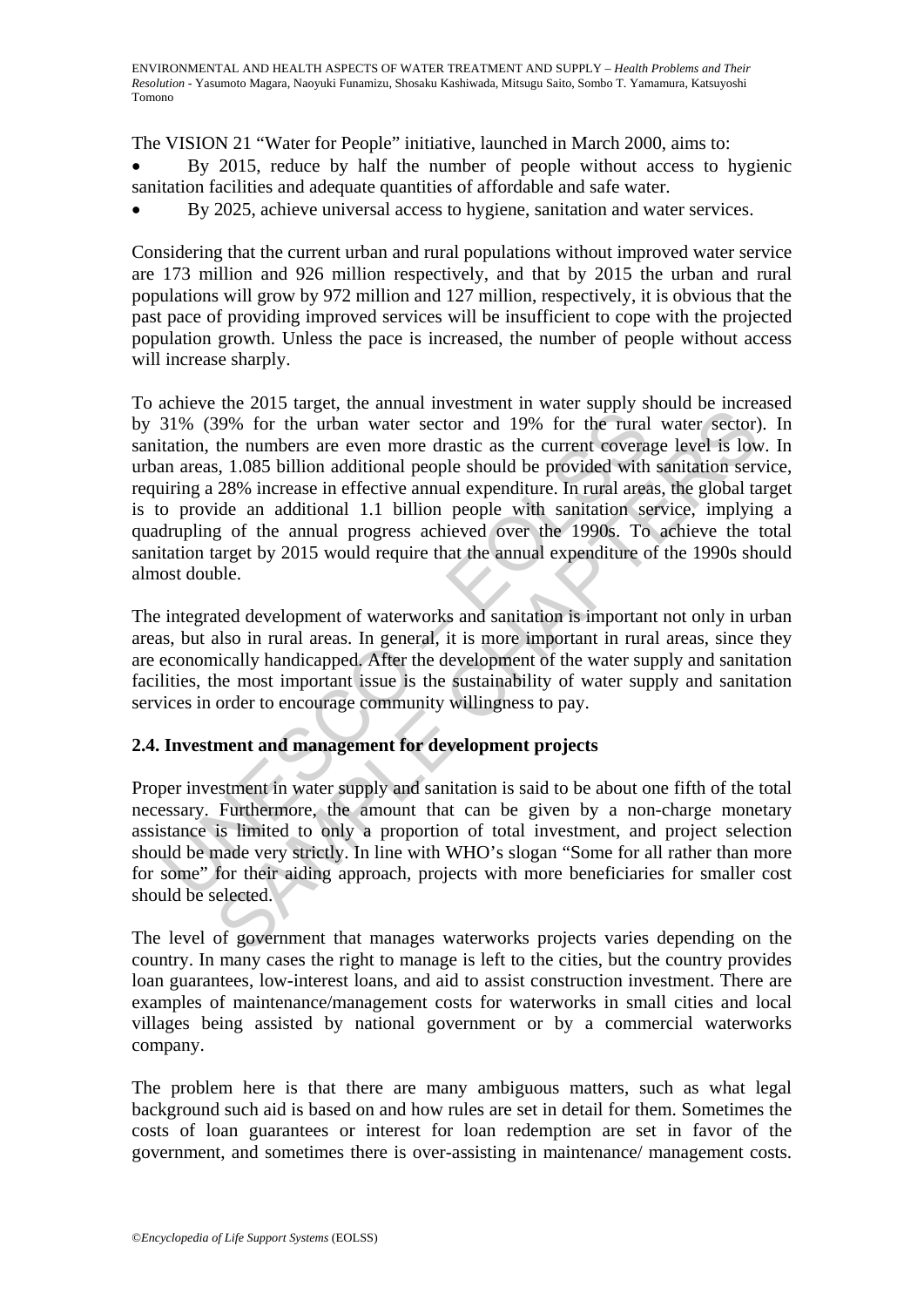It is thought that in developing countries, the legal administration is postponed and only the political transactions are proceeding.

In a longer view, the goal for a waterworks project is to run independently. The national, local and municipal governments should prepare the legal administration system and give financial aid so that in the end the waterworks company can achieve the goal of independence in which residents/users pay for the proper cost and the company makes efforts for rationalization of management.

A master plan to develop the legal administration system is therefore necessary, and in it the regulations should be made in relation to local autonomy, administration and finance in cities and local regions, public officials, government enterprises, etc.

## **2.5. WID viewpoint**

Development of waterworks has a close relationship with women because in most countries, water carrying and housework related to water, such as cooking and washing, are regarded as jobs for women. Furthermore, since women do housework and raise children, keeping their children clean and houses sanitary depends largely on women's awareness.

**WID viewpoint**<br>
elopment of waterworks has a close relationship with womenties, water carrying and housework related to water, such as cot<br>
regarded as jobs for women. Furthermore, since women do ho<br>
redactor and provide The<br>whore of waterworks has a close relationship with women because in the<br>water carrying and housework related to water, such as cooking and washed<br>as jobs for women. Furthermore, since women do housework and the<br>reping t In other words, development of waterworks benefits women the most, and therefore without women's cooperation, sustainable development of waterworks is difficult to achieve. Especially in many rural areas, where communities maintain small-scale waterworks facilities, women are very often responsible for the facilities, from maintenance to usage. Water supply projects in rural areas are also considered as projects of Women in Development (WID).

Development of waterworks in urban areas is generally considered as a kind of development of infrastructure, and so it seems to have nothing to do with women. However, considering WID's primary object—taking every project from women's point of view— it will be obvious that there is a relationship. It is women who use water, and waterworks should benefit them the most.

Therefore, women's opinions and experiences are particularly useful as basic research items necessary for waterworks projects, such as the quantity of water in daily use, the frequency and the purpose of fetching water, the type of useful facilities, and the affordability of water.

Small-scale waterworks facilities in rural areas, such as utilization of shallow wells or spring water, are more deeply related to women. In most areas where there is no waterworks, it is women who fetch water from distant sources.

Additionally, as described above, women consume most of the water, and in most areas, women are responsible for maintenance of the facilities and collection of water charges. Recent water supply projects in rural areas have adopted community-participated methods as follows, in which development of water-supply facilities, hygiene education, and WID are integrated.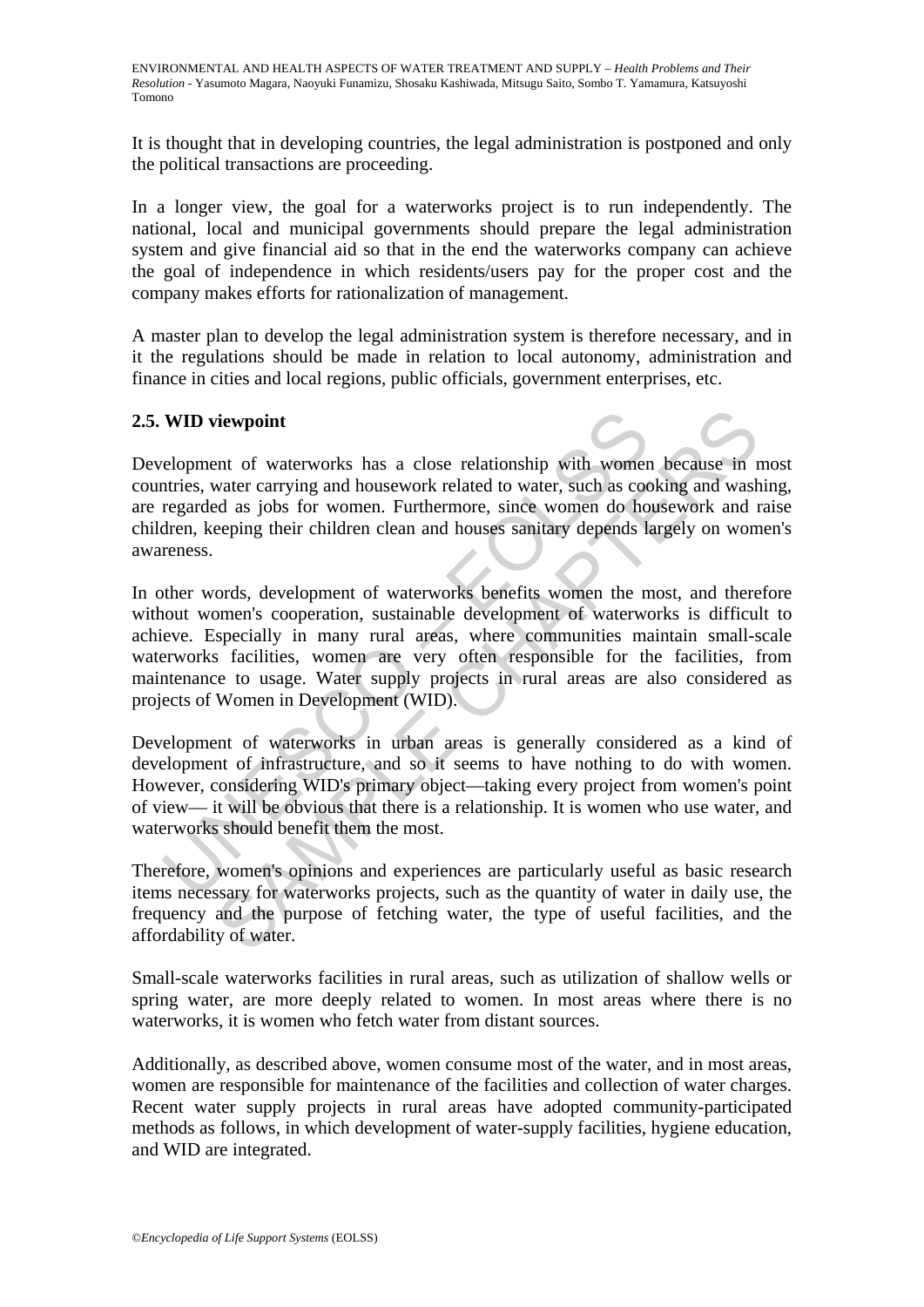- -
- -

# TO ACCESS ALL THE **37 PAGES** OF THIS CHAPTER, Visit[: http://www.eolss.net/Eolss-sampleAllChapter.aspx](https://www.eolss.net/ebooklib/sc_cart.aspx?File=E2-20B-04-00)

#### **Bibliography**

Almedom A.M., Blumenthal U. and Manderson L. (1997). *Hygiene Evaluation Procedures, Approaches and Methods for Assessing Water- and Sanitation-Related Hygiene Practices*, INFDC. [This book provides practical guidelines for evaluating water- and sanitation-related hygiene practices]

Asian Development Bank (1983). Appraisal of Water Supply Rehabilitation Project in the Republic of the Philippines. [Description of the sector and the project area, project objectives, scope of work, project cost, and financial, social and economic evaluation, etc.]

AWWA. (1999). *Waterborne pathogens*, Manual of water supply practices, First edition. American Water Works Association, Denver, USA. 285 pp. [This manual includes chapters on waterborne disease outbreaks, water quality in treatment and distribution systems, water quality monitoring, sampling and testing, and sections for organisms classified as parasite, bacteria, or virus.]

Chorus I., Ringelbond U., Schlag G. and Schmoll O. (2000). *Water, Sanitation & Health, Resolving Conflicts between Drinking-Water Demands and Pressure from Society's Waste*, 440 pp. London: IWA Publishing. [This is the proceedings of the international conference held in Bad Elster, Germany in 24-28 November 1998].

Howard G. (1999). *On-site Sanitation and Groundwater: the Art of Balancing Unknown Risks?*, Waterlines 17.4, On-site Sanitation and Groundwater Quality, pp.2-5. London: Intermediate Technology Publications Ltd. [This article looks at the concerns on possible risks of on-site sanitation and goes on to point to some possible ways forward].

*Methods for Assessing Water- and Sanitation-Related Hygiene Practices*,<br>ides practical guidelines for evaluating water- and sanitation-related Hygiene practices,<br>ides practical guidelines for evaluating water- and sanitat Example 10 National Patter and South of Hygiene Practices, INFDC. [This for Assessing Water- and Southation-Related Hygiene Practices, INFDC. [This for the Republic control and the project area, project objectives, scope Kalbermatten J. M., Julius D. S. and Gunnerson C. G. (1980). *Appropriate Technology for Water Supply and Sanitation, 1-A, A Supply of Technical and Economic Options*, 40 pp. Washington: Transport, Water and Telecommunications Department, The World Bank. [This reports the broad technical, economic, health, and social findings of the research and discusses aspects of program planning necessary for their implementation].

McIntosh, Arthur C. and Yniguez, Cesar E. (1997), *Second Water Utilities Data Book* (Asian and Pacific Region), An Asian Development Bank publication [This book contains data on the situation of the water supply utilities in Asia including population served, type of water source, method of treatment, etc.]

Pickford J. (1995). *Low-cost Sanitation, A survey of practical experience*, 167pp. London: Intermediate Technology Publications Ltd. [This book is a guide to what has been learned about providing sanitation coverage for both rural and urban low-income communities].

Salvato J. A. (1992). *Environmental engineering and sanitation*, fourth edition. John Wiley & Sons, New York, USA. 1418 pp. [This textbook emphasizes the practical application of sanitary science and engineering theory and principles to comprehensive environmental control. In addition, empirical formulas, rule of thumb, experience, and good practice are identified and applied when possible to illustrate the best possible solution under the particular circumstances.]

Tchobanoglous G. and Burton F. L. (1991). *Wastewater Engineering, Treatment, Disposal and Reuse, Third edition*, 1334 pp. New York: McGraw Hill, Inc. [This is a comprehensive textbook widely used in collages and universities and by practicing engineers in both the public and the private sectors].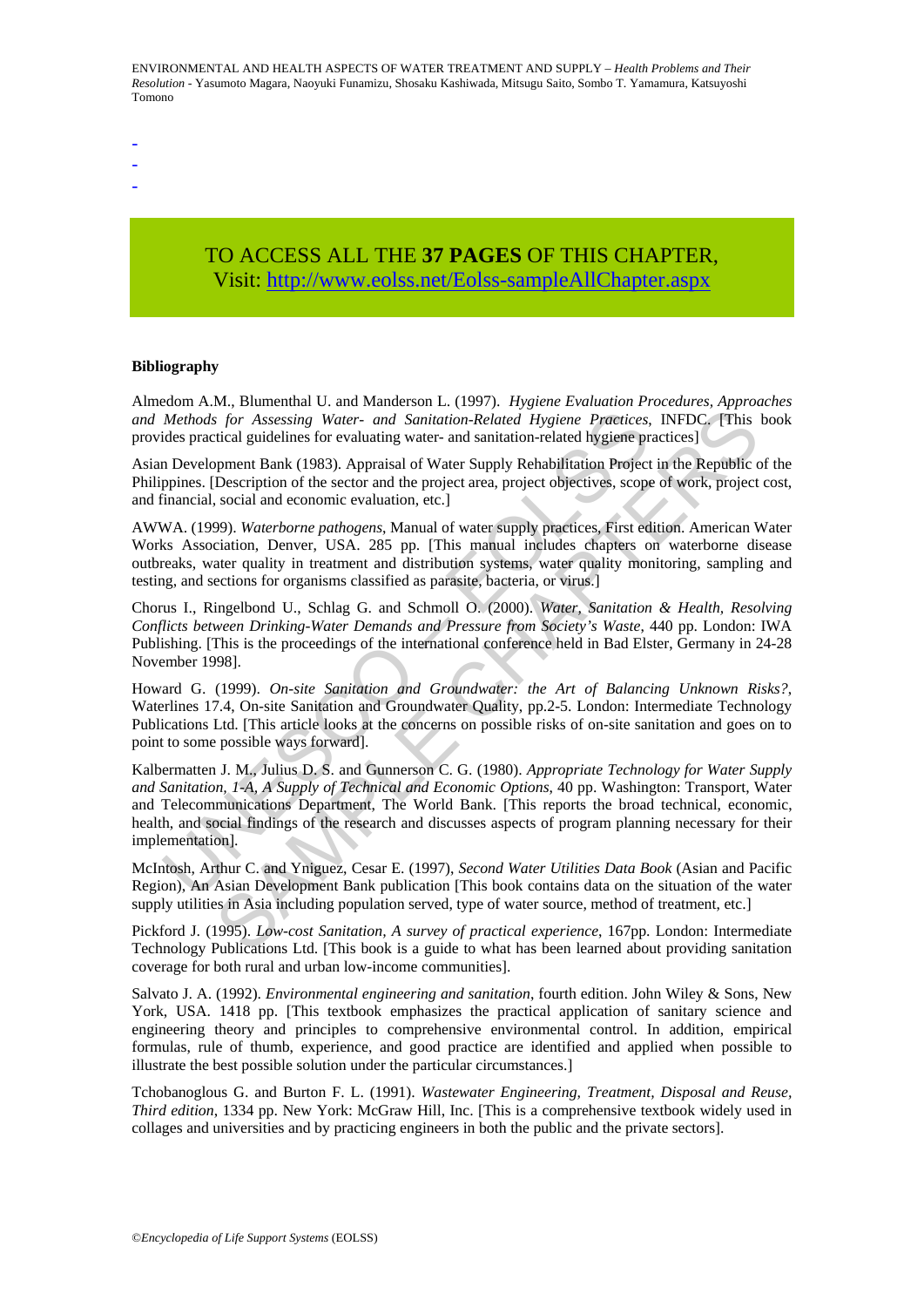WHO (1985). *The International Drinking Water Supply and Sanitation Decade, Review of mid-decade progress,* 218pp., World Health Organization, Geneva: Switzerland. [This document presents data on the water supply and sanitation services in the six regions of the World Health Organization in December 1985.]

WHO and UNICEF (2000). *Global water supply and sanitation assessment 2000 report*. 80pp., World Health Organization, Geneva: Switzerland and United Nations Children's Fund, New York: USA. [This is WHO and UNICEF Joint Monitoring Programme for Water Supply and Sanitation (JMP) which provides a snapshot of water supply and sanitation worldwide at the turn of the millennium using information available from different sources.]

WHO Commission on Health and Environment (1992). *Our Planet, our Health: Report of the WHO Commission on Health and Environment*, 381pp. Geneva: World Health Organization. [This report was prepared for the Earth Summit in order to deepen the comprehension of sustainable development from the viewpoint of health].

Winblad U. and Kalama W. (1985). *Sanitation without Water*, 161pp. London: Macmillan Education Ltd. [This book has been prepared to meet increasing demands for practical information on how to design, build and operate better latrines].

WSSCC (2000). *VISION21.* Water Supply and Sanitation Collaboration Council, Geneva: Switzerland. [VISION21 is the "water for people" initiative launched in March, 2000 to put an end to a global crisis.]

#### **Biographical Sketches**

s book has been prepared to meet increasing demands for practical informat<br>and operate better latrines].<br>CC (2000). *VISION21*. Water Supply and Sanitation Collaboration Council,<br>ICC (2000). *VISION21*. Water Supply and Sa ass been prepared to meet increasing demands for practical information on how to de<br>arate better latrines).<br>
2000, VISION221. Water Supply and Sanitation Collaboration Council, Geneva: Switzer<br>
2000, VISION221. Water Suppl **Yasumoto Magara** is Professor of Engineering at Hokkaido University, where he has been on faculty since 1997. He was admitted to Hokkaido University in 1960 and received the degree of Bachelor of Engineering in Sanitary Engineering in 1964 and Master of Engineering in 1966. After working for the same university for 4 years, he moved to the National Institute of Public Health in 1970. He served as the Director of the Institute, since 1984 for Department of Sanitary Engineering, then Department of Water Supply Engineering. In the meantime, he also obtained a Ph.D. in Engineering from Hokkaido University in 1979 and was conferred an Honorary Doctoral Degree in Engineering from Chiangmai University in 1994. Since 1964, his research subjects have been in environmental engineering and have included advanced water purification for drinking water, control of hazardous chemicals in drinking water, planning and treatment of domestic waste including human excreta, management of ambient water quality, and mechanisms of biological wastewater treatment system performance. He has also been a member of governmental deliberation councils of several ministries and agencies including Ministry of Health and Welfare, Ministry of Education, Environmental Agency, and National Land Agency. He meanwhile performs international activities with JICA (Japan International Cooperation Agency) and World Health Organization. As for academic fields, he plays a pivotal role in many associations and societies, and has been Chairman of Japan Society on Water Environment.

Professor Magara has written and edited books on analysis and assessment of drinking water. He has been the author or co-author of more than 100 research articles.

**Naoyuki Funamizu** is Associate Professor of Engineering at Hokkaido University, where he has been in his present post since 1989. He obtained a Bachelor Degree and a Master Degree in Sanitary Engineering in 1975 and in 1977 respectively. From 1978 to 1986, he worked for Department of Sanitary Engineering as Research Associate, then as Lecturer until 1989. In the meantime, he obtained a PhD in Engineering from Hokkaido University for the thesis entitled "Analysis of Hindered Settling." His field of research covers 1) integrated watershed management, 2) wastewater reclamation and reuse, and 3) operation of wastewater treatment process. From 1994 to 1995, he worked for the Department of Civil and Environmental Engineering, University of California at Davis as Visiting Scholar.

Doctor Funamizu has written and edited books on municipal wastewater treatment and wastewater reclamation policy. He has been the author or co-author of approximately 80 research articles.

He is a member of Japan Society of Civil Engineering, Japan Water Works Association, Japan Sewage Works Association, Japan Society on Water Environment, and International Water Association (IWA).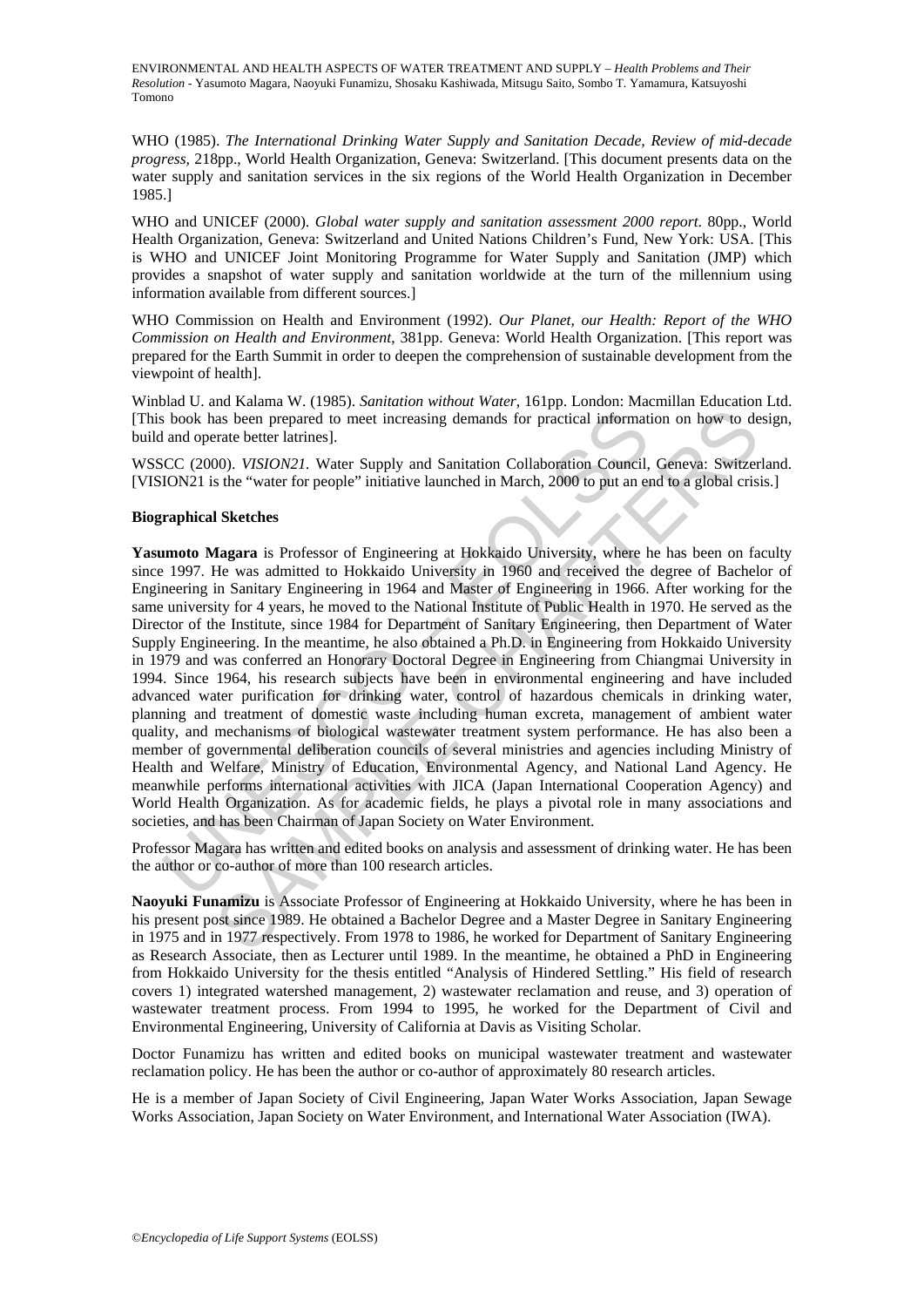**Shosaku Kashiwada** obtained a B.S. and M.S. degree in Bioresource Science from Shimane University (Japan), and holds a Ph.D. in Bioenvironmental Science from Tottori University (Japan). His specialties are ecotoxicology and environmental biochemistry; with an emphasis on the effects of pesticide exposure on aquatic organism. From 1996 to 2000 Dr Kashiwada worked for an environmental consulting company in Japan researching the influences of endocrine-disruption chemicals on medaka fish, "Development of Bioassays Evaluating Biological and Environmental Risk of Chemicals". Fundamental Research Grant from Environmental Agency of Japan supported this research. From 2001 to the present he is a research associate in the laboratory of Dr David Hinton at Duke University (USA) and focuses on endocrine modulation of environmental chemicals in fish. His interest is effects of pollution chemicals on aquatic organisms. He has focused on effects of pesticide exposure to zooplankton in natural lakes and endocrine disruption chemicals to fresh water fish, including the general environmental risk of these chemicals. He continues his investigations on biological effects of endocrine disruption chemicals on Japanese medaka in Duke University, USA.

593 In Sapporo, Japan; he grew up and was educated there. He was admitted<br>meering Department, Hokkaido University in 1978, and graduated from it with<br>commental Science covery system from industrial cooling water, he was co apporo, Japan; he grew up and was clucted there. He was admitted to the Architect and Department, Hokkaido University in 1978, and graduated from it with his thesis on the<br>He continued his study at Graduate School of Envir **Mitsugu Saito** is Senior Researcher at Overseas Environmental Cooperation Center, Japan. He was born in 1959 in Sapporo, Japan; he grew up and was educated there. He was admitted to the Architectural Engineering Department, Hokkaido University in 1978, and graduated from it with his thesis on thermal environment. He continued his study at Graduate School of Environmental Science. For his research on thermal waste recovery system from industrial cooling water, he was conferred a master degree of environmental science from Hokkaido University in 1984. Then, he worked for a construction company; Obayashi Corporation, from 1984 to 1997 as a mechanical engineer on building service works. In the meantime, he was dispatched to Thailand from 1990 to 1995. He was dedicated to many construction and renovation projects (mainly hi-tech factories). His responsibilities covered air-conditioning, plumbing, water and wastewater treatment, utility supply, and pollution control. From 1997, he enrolled to Japan Overseas Cooperation Volunteers (JOCV), in the frameworks of Japan International Cooperation Agency (JICA). He spent two years in Morocco as an urbanist of the municipality of Fes. He was assigned to "Service Nettoiement et Parc Municipal" with responsibility for research and planning of a solid waste management system. In 1999, he returned to Japan and resumed his study in Hokkaido University as a PhD student at Environmental Risk Engineering Laboratory, School of Engineering. He obtained a PhD in 2003 for his dissertation entitled "Appropriate technology of domestic wastewater management for low-income urban communities."

**Sombo T. Yamamura** is visiting fellow of the Institute of Advanced Studies at The United Nations University, where he has been on faculty since 2001. He was admitted to Kyoto University and received the degree of Bachelor of Engineering in Sanitary Engineering in 1974. Then, he continued his study at the Department of Urban Engineering, The University of Tokyo and was conferred Master of Engineering in 1976. Immediately after graduation, he commenced his professional career at Department of Water Supply, Ministry of Health and Welfare, Japan. After working for the Ministry for ten years, he was dispatched to the Department of Public Works in Indonesia as an advisor of JICA (Japan International Cooperation Agency) in 1986. In 1988, he moved back to Japan and served as an Engineer at Office of Environmental Impact Assessment, Environment Agency. Since 1992, he developed his carrier at several national and international organizations. He served as a chief at Office of Drinking Water Quality Management, Ministry of Health and Welfare, Japan from 1992 to 1994, as a special advisor for Environmental Health Department at Environment Agency, Japan from 1994 to 1996, a JICA chief advisor for Environment Management Center in Indonesia from 1996 to 1998, then as a sanitary engineer of Water Sanitation and Health Unit, Department of Protection of the Human Environment, Cluster of Sustainable Development and Healthy Environments at WHO (World Health Organization). In the meantime, he also obtained a Diploma at Imperial College, University of London in 1983.

**Katsuyoshi Tomono** is Senior Engineering Adviser of Environmental Planning Institute, Tokyo Engineering Consultants, Co., Ltd., where he has worked since 1999. He graduated from Hokkaido University and received the degree of Bachelor of Engineering in Sanitary Engineering in 1961. After graduation, he worked for Nihon Suido Consultants, Co., Ltd. from 1961 to 1980. He served as Manager of Design Division with responsibilities for planning, design and construction supervision of water supply and sewer system projects in Japan and abroad, and studies on water treatment engineering and economic evaluation on projects. He then spent seven years as Project Engineer at Infrastructure Department, Asian Development Bank until 1987. He was responsible for appraisal and evaluation of bank-financed loan projects in the water supply, sewerage and sanitation sectors. From 1987 to 1999, he worked for Japan